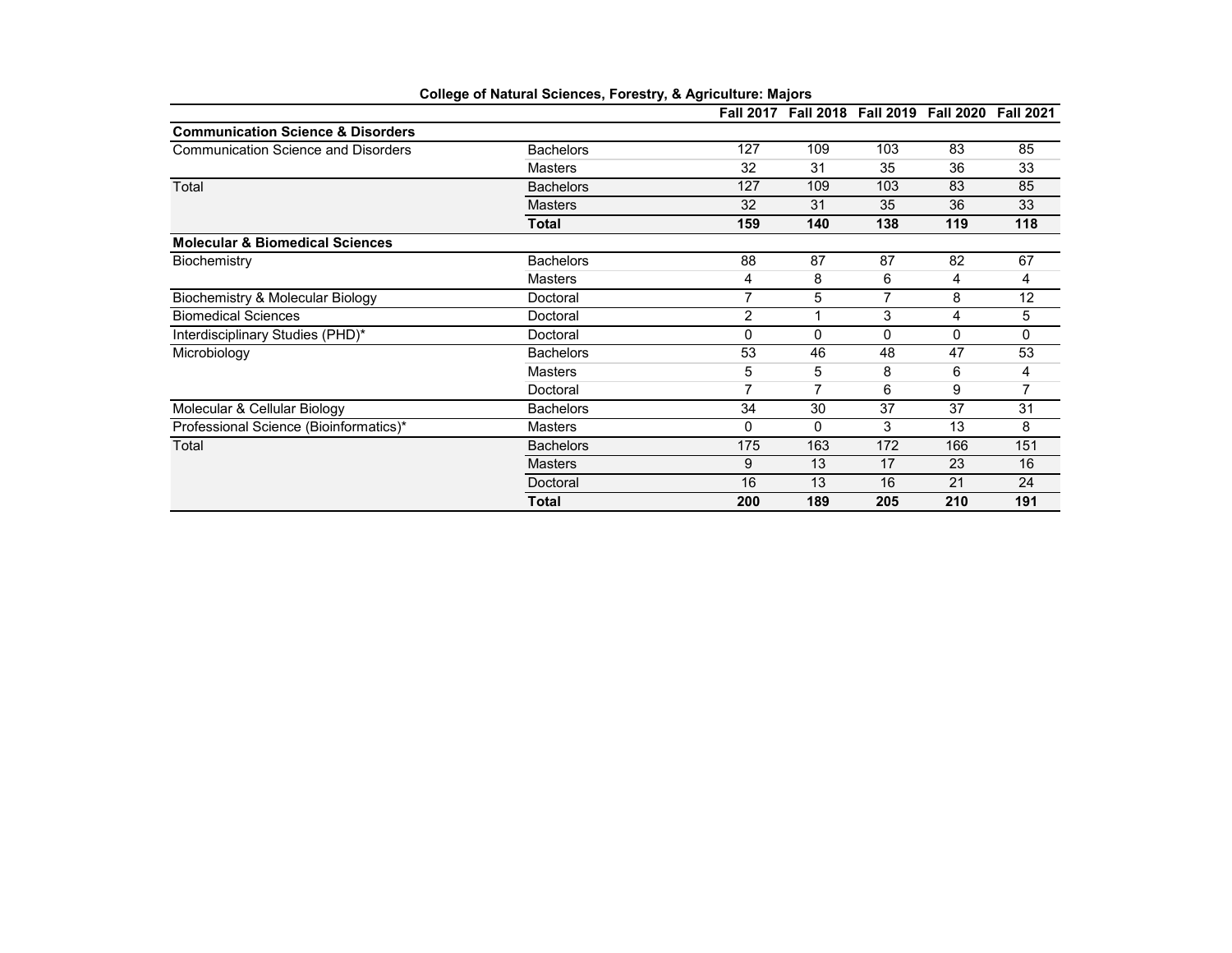|                                        |                  |                | Fall 2017 Fall 2018 Fall 2019 Fall 2020 Fall 2021 |                |                |          |
|----------------------------------------|------------------|----------------|---------------------------------------------------|----------------|----------------|----------|
| <b>School of Biology &amp; Ecology</b> |                  |                |                                                   |                |                |          |
| <b>Biological Sciences</b>             | Doctoral         | $\overline{2}$ | 3                                                 | 1              | $\overline{2}$ | 5        |
| Biology                                | <b>Bachelors</b> | 290            | 314                                               | 266            | 268            | 273      |
| Biomedical Engineering*                | Doctoral         | 0              | 0                                                 |                |                |          |
| <b>Biomedical Sciences</b>             | Doctoral         | $\overline{2}$ | $\overline{2}$                                    | 9              | 20             | 17       |
| Botany                                 | <b>Bachelors</b> | 15             | 15                                                | 30             | 25             | 34       |
| Botany & Plant Pathology               | <b>Masters</b>   | 4              | 4                                                 | 6              | 6              | 6        |
| Ecology & Environmental Sciences*      | <b>Bachelors</b> | 60             | 52                                                | 63             | 61             | 95       |
|                                        | <b>Masters</b>   | 9              | 11                                                | 14             | 9              | 8        |
|                                        | Doctoral         | 21             | 22                                                | 18             | 18             | 23       |
| Entomology                             | <b>Masters</b>   | 5              | 4                                                 | 4              | 3              | 5        |
| Interdisciplinary Studies (PHD)*       | Doctoral         | 0              | 0                                                 | 0              | 1              | 0        |
| Master of Science in Teaching*         | <b>Masters</b>   | 2              | 1                                                 | 0              | $\mathbf{0}$   | 0        |
| <b>Medical Laboratory Sciences</b>     | <b>Bachelors</b> | 34             | 36                                                | 35             | 42             | 35       |
| Plant Science*                         | Doctoral         | 0              | 0                                                 | 0              | 0              |          |
| Professional Science (Bioinformatics)* | <b>Masters</b>   | 0              | 0                                                 | $\overline{2}$ | 3              | 19       |
| Quaternary & Climate Studies*          | <b>Masters</b>   | 0              | 0                                                 | 0              | 0              | 0        |
| Zoology                                | <b>Bachelors</b> | 125            | 115                                               | 117            | 111            | 121      |
|                                        | <b>Masters</b>   | 6              | 6                                                 | 6              | 2              | 2        |
|                                        | Doctoral         | 1              | 1                                                 | 1              | 1              | $\Omega$ |
| Total                                  | <b>Bachelors</b> | 524            | 532                                               | 511            | 507            | 558      |
|                                        | <b>Masters</b>   | 26             | 26                                                | 32             | 23             | 40       |
|                                        | Doctoral         | 26             | 28                                                | 30             | 43             | 47       |
|                                        | <b>Total</b>     | 576            | 586                                               | 573            | 573            | 645      |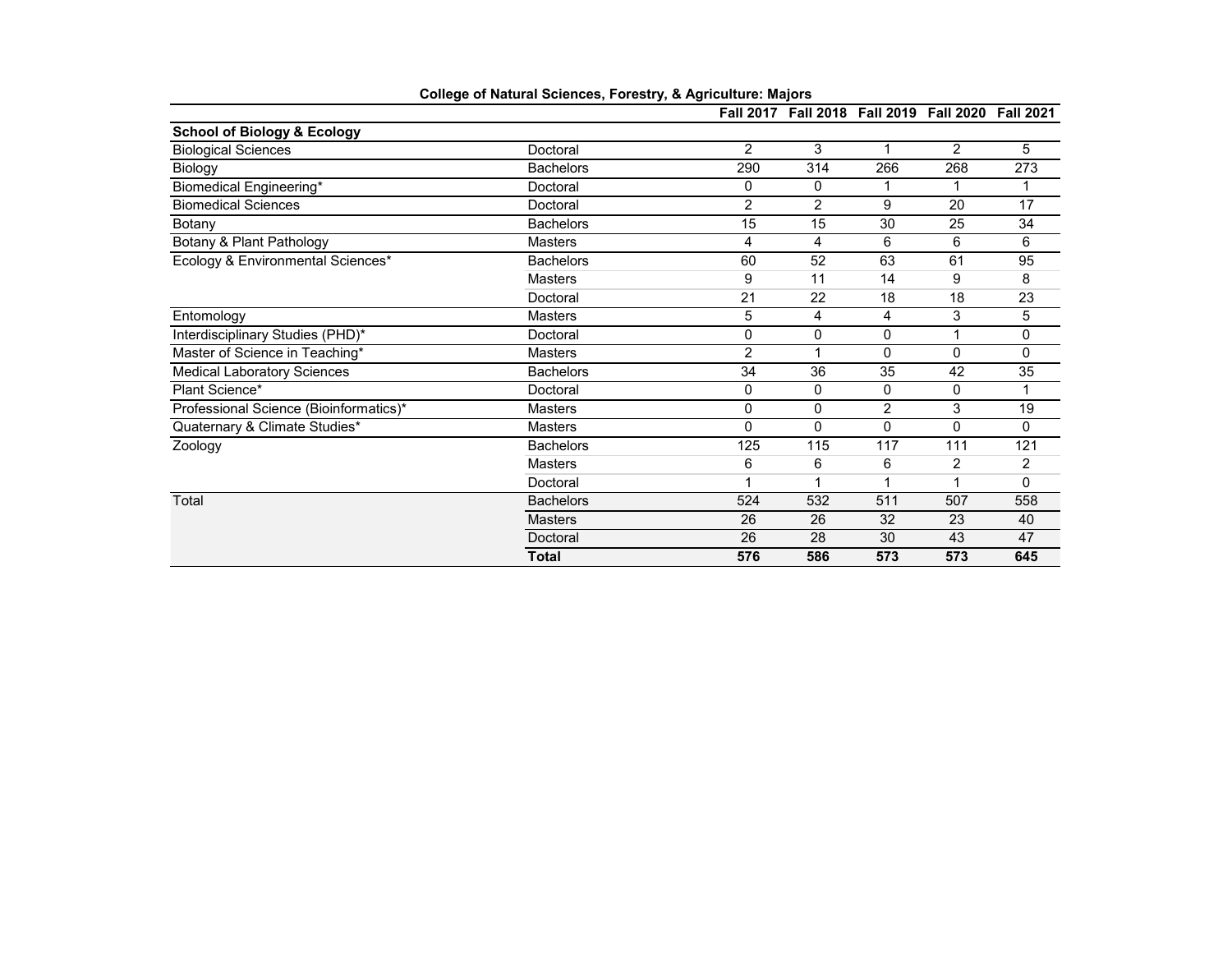|                                               |                             |                          |                |                 | Fall 2017 Fall 2018 Fall 2019 Fall 2020 Fall 2021 |                 |
|-----------------------------------------------|-----------------------------|--------------------------|----------------|-----------------|---------------------------------------------------|-----------------|
| <b>School of Earth &amp; Climate Sciences</b> |                             |                          |                |                 |                                                   |                 |
| <b>Earth Sciences</b>                         | <b>Bachelors</b>            | 42                       | 39             | 40              | 39                                                | 46              |
|                                               | <b>Masters</b>              | 20                       | 21             | 13              | 15                                                | 11              |
|                                               | Doctoral                    | 18                       | 18             | 17              | 17                                                | 23              |
| Ecology & Environmental Sciences*             | <b>Bachelors</b>            | 3                        | 5              | 6               | 9                                                 | 30              |
|                                               | Doctoral                    | 0                        | 0              | 1               | 1                                                 |                 |
| <b>Interdisciplinary Climate Studies</b>      | <b>Postbacc Certificate</b> | $\overline{c}$           | 4              | 1               | $\overline{2}$                                    | 3               |
| <b>Interdisciplinary Studies</b>              | Doctoral                    | $\overline{\phantom{a}}$ | --             | --              | --                                                | 2               |
| Master of Science in Teaching*                | <b>Masters</b>              | 0                        | 0              | 0               | $\mathbf{0}$                                      | 0               |
| Quaternary & Climate Studies*                 | <b>Masters</b>              | 5                        | 6              | 3               | $\overline{2}$                                    | 1               |
| Total                                         | <b>Bachelors</b>            | 45                       | 44             | 46              | 48                                                | 76              |
|                                               | Postbacc Certificate        | $\overline{c}$           | $\overline{4}$ | 1               | $\overline{2}$                                    | 3               |
|                                               | <b>Masters</b>              | 25                       | 27             | 16              | 17                                                | 12              |
|                                               | Doctoral                    | 18                       | 18             | 18              | 18                                                | 26              |
|                                               | <b>Total</b>                | 90                       | 93             | 81              | 85                                                | 117             |
| <b>School of Economics</b>                    |                             |                          |                |                 |                                                   |                 |
| Ecology & Environmental Sciences*             | <b>Bachelors</b>            | 29                       | 37             | 37              | $\overline{42}$                                   | 41              |
|                                               | <b>Masters</b>              | 0                        | 0              | 0               | 0                                                 | 0               |
|                                               | Doctoral                    | 4                        | 4              | $\overline{2}$  | $\overline{2}$                                    | 1               |
| Economics                                     | <b>Bachelors</b>            | 86                       | 100            | 96              | 108                                               | 109             |
|                                               | <b>Masters</b>              | 14                       | 16             | 9               | 13                                                | 13              |
| <b>Financial Economics</b>                    | <b>Bachelors</b>            | 33                       | 54             | $\overline{57}$ | 60                                                | $\overline{51}$ |
|                                               | <b>Masters</b>              | 3                        | 4              | 2               | 1                                                 | 1               |
| Interdisciplinary Studies (PHD)*              | Doctoral                    | $\mathbf{0}$             | 0              | 0               | 1                                                 | 0               |
| International Affairs (Economics)             | <b>Bachelors</b>            | 5                        | 8              | 5               | 3                                                 | 6               |
| Resource Economics & Policy                   | <b>Masters</b>              | 6                        | 5              | 4               | 6                                                 | 8               |
| Total                                         | <b>Bachelors</b>            | 153                      | 199            | 195             | $\overline{213}$                                  | 207             |
|                                               | <b>Masters</b>              | 23                       | 25             | 15              | 20                                                | 22              |
|                                               | Doctoral                    | 4                        | 4              | $\overline{2}$  | 3                                                 |                 |
|                                               | <b>Total</b>                | 180                      | 228            | 212             | 236                                               | 230             |

| <b>College of Natural Sciences, Forestry, &amp; Agriculture: Majors</b> |  |  |  |  |  |  |
|-------------------------------------------------------------------------|--|--|--|--|--|--|
|-------------------------------------------------------------------------|--|--|--|--|--|--|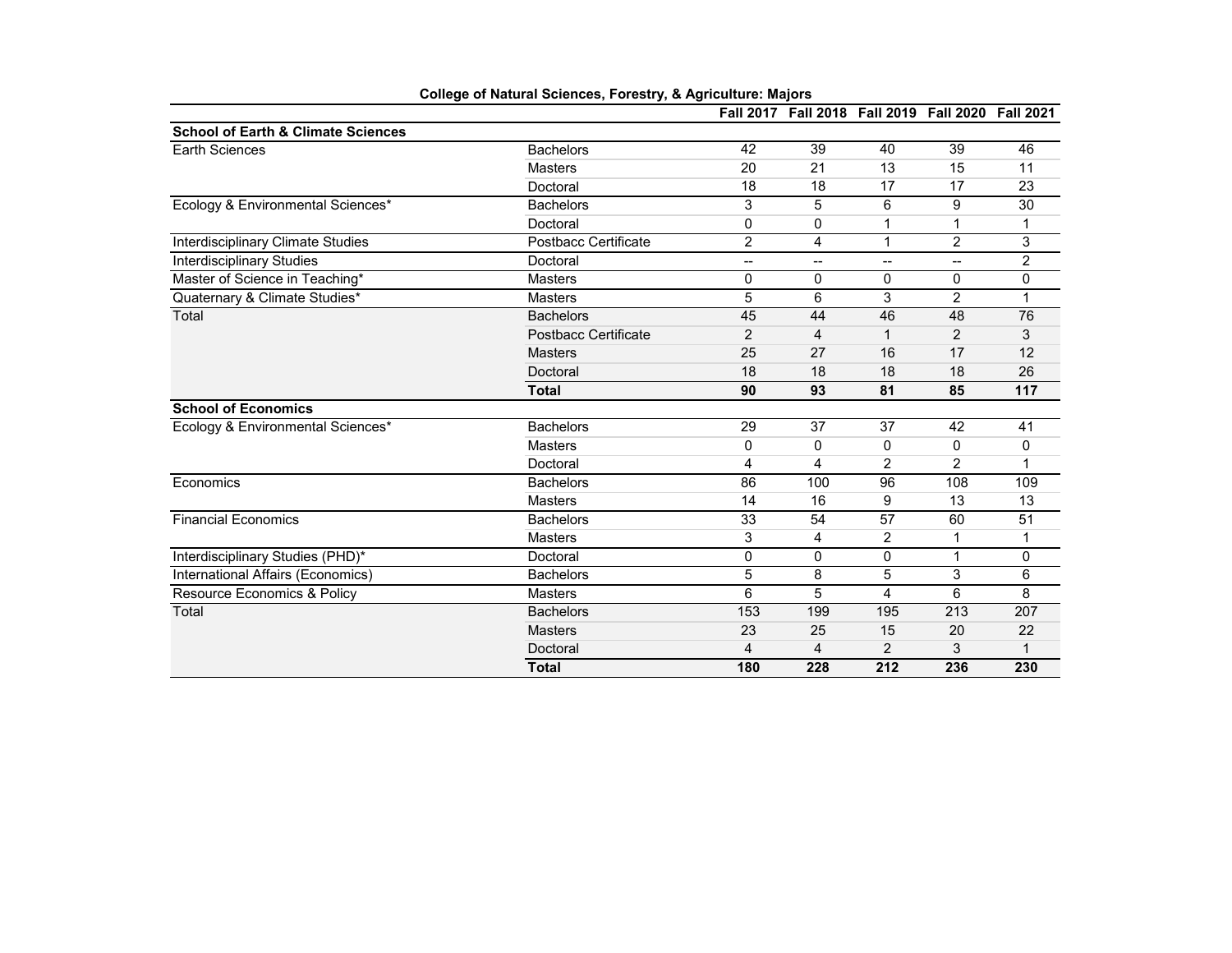|                                            |                      |                          | Fall 2017 Fall 2018 Fall 2019 Fall 2020 Fall 2021 |                          |                |          |
|--------------------------------------------|----------------------|--------------------------|---------------------------------------------------|--------------------------|----------------|----------|
| School of Food & Agriculture               |                      |                          |                                                   |                          |                |          |
| Animal & Veterinary Sciences               | <b>Bachelors</b>     | 179                      | 180                                               | 175                      | 212            | 206      |
| <b>Animal Sciences</b>                     | Masters              | 5                        | 4                                                 | 4                        | 4              | 5        |
| <b>Biomedical Sciences</b>                 | Doctoral             | $\overline{\phantom{a}}$ | $\overline{a}$                                    | $\qquad \qquad -$        | --             |          |
| Ecology & Environmental Sciences*          | <b>Bachelors</b>     | 9                        | 8                                                 | $\overline{2}$           | 1              | 0        |
|                                            | <b>Masters</b>       | 2                        | 0                                                 | $\overline{2}$           | 3              |          |
|                                            | Doctoral             | 4                        | 4                                                 | 7                        | 9              | 8        |
| <b>Environmental Horticulture</b>          | <b>Bachelors</b>     | 32                       | 39                                                | 27                       | 32             | 38       |
| <b>Food &amp; Nutrition Sciences</b>       | Doctoral             | 12                       | 10                                                | 12                       | $\overline{7}$ | 5        |
| Food Science & Human Nutrition             | <b>Bachelors</b>     | 132                      | 113                                               | 115                      | 99             | 81       |
|                                            | Masters              | 34                       | 34                                                | 28                       | 30             | 50       |
| Food Science & Human Nutrition Certificate | Postbacc Certificate | 0                        | 0                                                 | 0                        | 0              | 0        |
| Food Technology                            | Postbacc Certificate | $-$                      | $\overline{a}$                                    | $\overline{\phantom{a}}$ | 5              | 8        |
| Horticulture                               | <b>Masters</b>       | 1                        | 0                                                 | 0                        | 0              | 0        |
| <b>Human Nutrition</b>                     | Postbacc Certificate | --                       | $\overline{\phantom{a}}$                          | $\overline{\phantom{a}}$ | 5              | 3        |
| Interdisciplinary Studies (PHD)*           | Doctoral             |                          | 0                                                 | 0                        | 0              |          |
| Marine Bio-Resources*                      | Masters              | $\Omega$                 | 0                                                 | 0                        | 0              | $\Omega$ |
|                                            | Doctoral             |                          |                                                   | 1                        | 0              | 0        |
| Plant Science*                             | Doctoral             | 2                        | $\overline{2}$                                    | 1                        | 1              | 1        |
| Plant, Soil, & Environmental Sciences      | Masters              | 7                        | $\overline{7}$                                    | 3                        | 6              | 5        |
| Sustainable Agriculture                    | <b>Bachelors</b>     | 30                       | 26                                                | 25                       | 23             | 16       |
| Total                                      | <b>Bachelors</b>     | 382                      | 366                                               | 344                      | 367            | 341      |
|                                            | Postbacc Certificate | 0                        | $\Omega$                                          | $\Omega$                 | 0              | 11       |
|                                            | <b>Masters</b>       | 49                       | 45                                                | 37                       | 43             | 61       |
|                                            | Doctoral             | 20                       | 17                                                | 21                       | 18             | 16       |
|                                            | <b>Total</b>         | 451                      | 428                                               | 402                      | 428            | 429      |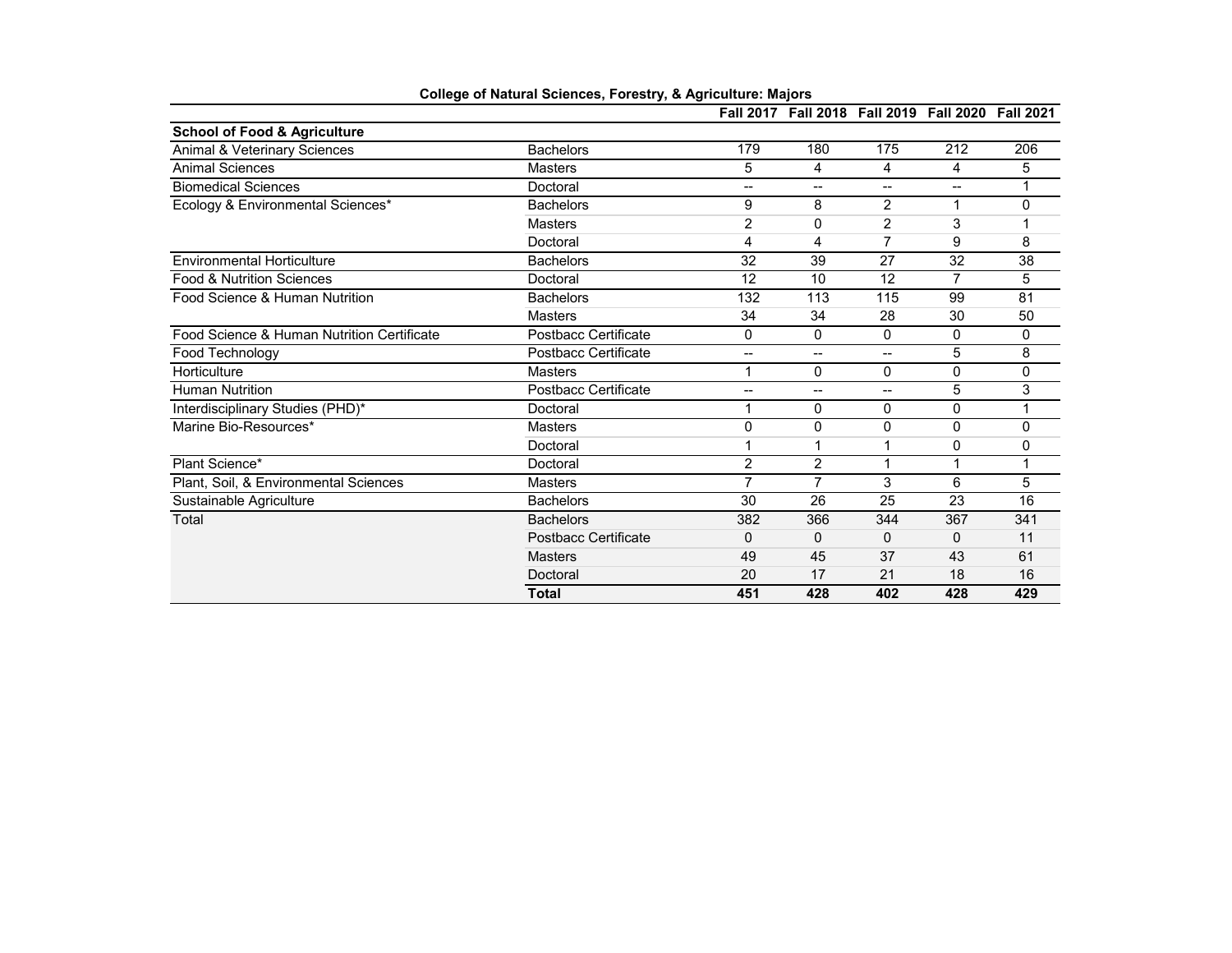|                                             |                  |                 | Fall 2017 Fall 2018 Fall 2019 Fall 2020 Fall 2021 |                  |                |                 |
|---------------------------------------------|------------------|-----------------|---------------------------------------------------|------------------|----------------|-----------------|
| <b>School of Forest Resources</b>           |                  |                 |                                                   |                  |                |                 |
| Ecology & Environmental Sciences*           | <b>Bachelors</b> | 33              | 52                                                | 41               | 30             | 15              |
|                                             | <b>Masters</b>   | 6               | 3                                                 | 4                | 6              | 9               |
|                                             | Doctoral         | 4               | 3                                                 | 8                | $\overline{7}$ | 3               |
| Forest Operations, Bioproducts, & Bioenergy | <b>Bachelors</b> | 11              | 5                                                 | 9                | 8              | $\overline{7}$  |
| <b>Forest Resources</b>                     | Masters          | $\overline{15}$ | 18                                                | 19               | 25             | 21              |
|                                             | Doctoral         | 19              | 17                                                | 21               | 22             | 23              |
| Forestry                                    | <b>Bachelors</b> | 100             | 93                                                | 102              | 84             | 82              |
|                                             | <b>Masters</b>   | 5               | 14                                                | 18               | 16             | 20              |
| Interdisciplinary Studies (PHD)*            | Doctoral         | $\mathbf 0$     | $\mathbf 0$                                       | 0                | $\mathbf{1}$   | 1               |
| Parks, Recreation & Tourism                 | <b>Bachelors</b> | 53              | 56                                                | 62               | 53             | 41              |
| Quaternary & Climate Studies                | Masters          | --              | --                                                | --               |                | 1               |
| Total                                       | <b>Bachelors</b> | 197             | 206                                               | $\overline{214}$ | 175            | 145             |
|                                             | <b>Masters</b>   | 26              | 35                                                | 41               | 47             | 51              |
|                                             | Doctoral         | 23              | 20                                                | 29               | 30             | $\overline{27}$ |
|                                             | <b>Total</b>     | 246             | 261                                               | 284              | 252            | 223             |
| <b>School of Marine Sciences</b>            |                  |                 |                                                   |                  |                |                 |
| Aquaculture & Aquatic Resources             | Masters          | 0               | 1                                                 | 1                | $\overline{2}$ | 3               |
|                                             | Doctoral         | $\overline{2}$  | 1                                                 | 1                | 1              | $\Omega$        |
| Ecology & Environmental Sciences*           | <b>Bachelors</b> | 9               | 12                                                | 11               | 15             | $\overline{13}$ |
|                                             | <b>Masters</b>   | 0               | $\mathbf{1}$                                      | $\overline{2}$   | $\mathbf{1}$   | 1               |
|                                             | Doctoral         | 8               | 7                                                 | $\overline{7}$   | 9              | 8               |
| Interdisciplinary Studies (PHD)*            | Doctoral         | 3               | $\mathbf{1}$                                      | $\mathbf{1}$     | $\Omega$       | 1               |
| Marine Bio-Resources*                       | <b>Masters</b>   | $\mathbf{0}$    | $\Omega$                                          | 0                | $\Omega$       | $\Omega$        |
|                                             | Doctoral         | 1               | 0                                                 | 0                | 0              | 0               |
| Marine Biology                              | <b>Masters</b>   | 16              | 19                                                | 26               | 21             | 12              |
|                                             | Doctoral         | 13              | 13                                                | 14               | 26             | 23              |
| <b>Marine Policy</b>                        | <b>Masters</b>   | 9               | 9                                                 | 9                | 4              | 6               |
| <b>Marine Science</b>                       | <b>Bachelors</b> | 242             | 264                                               | 289              | 322            | 337             |
| Oceanography                                | <b>Masters</b>   | $\overline{4}$  | 5                                                 | 3                | 3              | 5               |
|                                             | Doctoral         | 10              | 8                                                 | 8                | $\overline{7}$ | 10              |
| Professional Science (Marine Science)       | <b>Masters</b>   | $\mathbf{1}$    | 3                                                 | 3                | 3              | $\mathbf{1}$    |
| Total                                       | <b>Bachelors</b> | 251             | 276                                               | 300              | 337            | 350             |
|                                             | <b>Masters</b>   | 30              | 38                                                | 44               | 34             | 28              |
|                                             | Doctoral         | 37              | 30                                                | 31               | 43             | 42              |
|                                             | <b>Total</b>     | 318             | 344                                               | 375              | 414            | 420             |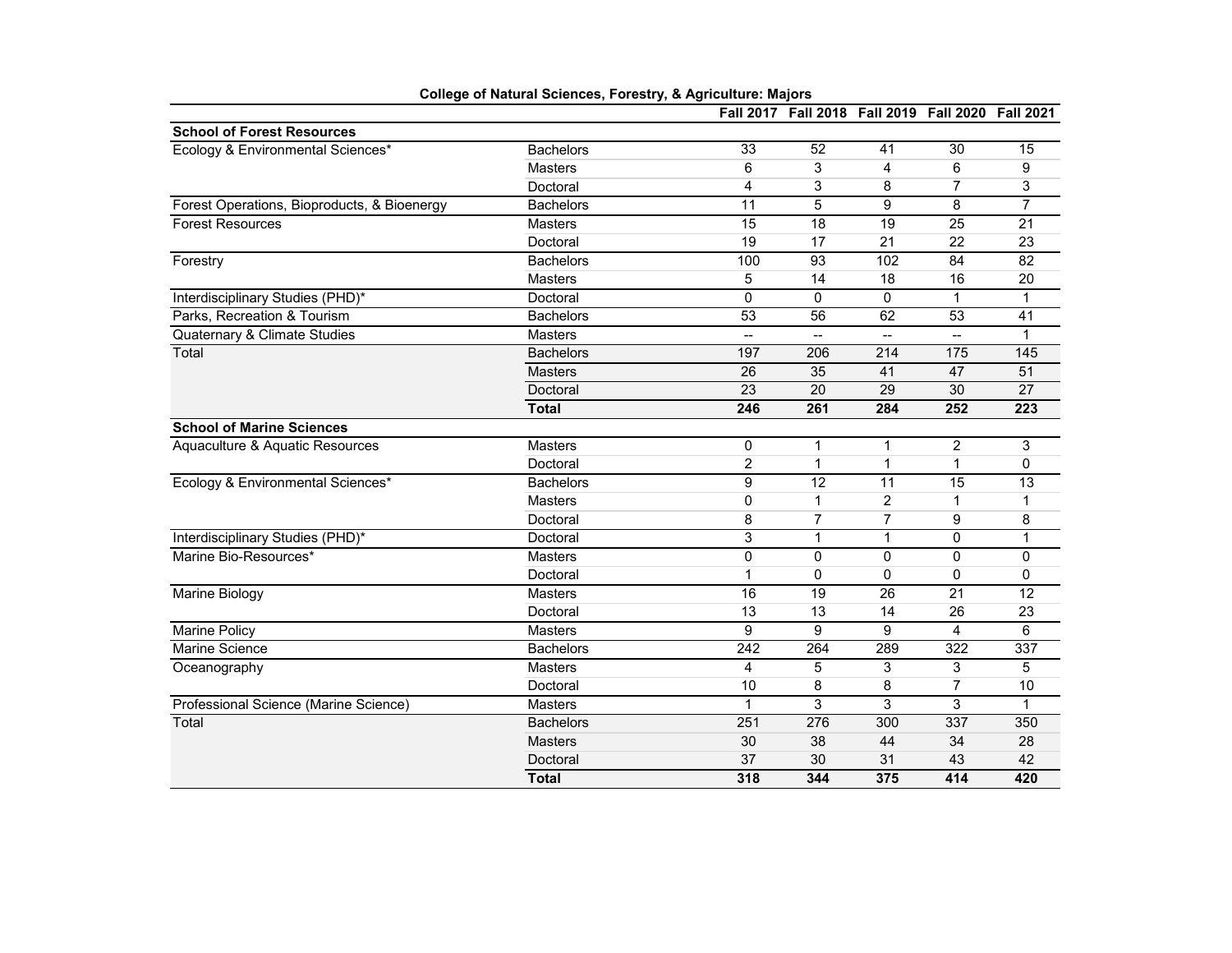|                                               |                             | <b>Fall 2017</b>         |                 |                 | Fall 2018 Fall 2019 Fall 2020 Fall 2021 |                   |
|-----------------------------------------------|-----------------------------|--------------------------|-----------------|-----------------|-----------------------------------------|-------------------|
| <b>School of Nursing</b>                      |                             |                          |                 |                 |                                         |                   |
| Interdisciplinary Studies (PHD)*              | Doctoral                    | 3                        | $\mathbf{1}$    | 0               | $\mathbf{1}$                            | $\mathbf{0}$      |
| Nursing                                       | <b>Bachelors</b>            | 424                      | 408             | 389             | 360                                     | 413               |
|                                               | <b>Masters</b>              | 36                       | 41              | 42              | 44                                      | 41                |
|                                               | CAS/EDS                     | 0                        | 0               | 1               | 2                                       | 1                 |
| <b>Nursing Education</b>                      | Postbacc Certificate        | $\mathbf 0$              | 0               | $\mathbf{1}$    | 3                                       | 1                 |
| Total                                         | <b>Bachelors</b>            | 424                      | 408             | 389             | 360                                     | 413               |
|                                               | Postbacc Certificate        | $\pmb{0}$                | 0               | $\mathbf{1}$    | 3                                       | $\mathbf{1}$      |
|                                               | <b>Masters</b>              | 36                       | 41              | 42              | 44                                      | 41                |
|                                               | CAS/EDS                     | $\mathbf 0$              | 0               | $\mathbf{1}$    | $\overline{2}$                          | 1                 |
|                                               | Doctoral                    | 3                        | $\mathbf{1}$    | 0               | $\mathbf{1}$                            | $\mathbf 0$       |
|                                               | <b>Total</b>                | 463                      | 450             | 433             | 410                                     | 456               |
| <b>School of Social Work</b>                  |                             |                          |                 |                 |                                         |                   |
| Gerontology (Interprofessional)               | <b>Postbacc Certificate</b> | 4                        | 8               | 4               | 3                                       | 3                 |
| Interdisciplinary Studies (PHD)*              | Doctoral                    | $\overline{2}$           | 4               | 3               | $\overline{2}$                          | 3                 |
| Social Work                                   | <b>Bachelors</b>            | 121                      | 139             | 139             | 122                                     | 110               |
|                                               | <b>Masters</b>              | 123                      | 127             | 127             | 144                                     | 144               |
| Total                                         | <b>Bachelors</b>            | 121                      | 139             | 139             | 122                                     | $\frac{110}{110}$ |
|                                               | <b>Postbacc Certificate</b> | $\overline{\mathbf{4}}$  | 8               | 4               | 3                                       | 3                 |
|                                               | <b>Masters</b>              | 123                      | 127             | 127             | 144                                     | 144               |
|                                               | Doctoral                    | $\overline{2}$           | $\overline{4}$  | 3               | $\overline{2}$                          | 3                 |
|                                               | <b>Total</b>                | 250                      | 278             | 273             | 271                                     | 260               |
| Wildlife, Fisheries, and Conservation Biology |                             |                          |                 |                 |                                         |                   |
| Ecology & Environmental Sciences*             | <b>Bachelors</b>            | $\overline{4}$           | 6               | 15              | 16                                      | 7                 |
|                                               | <b>Masters</b>              | 3                        | 4               | 4               | 4                                       | 3                 |
|                                               | Doctoral                    | $\mathbf{1}$             | $\mathbf{1}$    | 3               | 6                                       | 5                 |
| <b>Wildlife Conservation</b>                  | <b>Masters</b>              | 3                        | $\mathbf{1}$    | 3               | 3                                       | $\Omega$          |
| Wildlife Ecology                              | Bachelors                   | 176                      | 186             | 185             | 189                                     | 204               |
|                                               | <b>Masters</b>              | 6                        | 11              | 10              | 6                                       | 9                 |
|                                               | Doctoral                    | 10                       | $\overline{7}$  | $\overline{7}$  | 9                                       | 11                |
| Total                                         | <b>Bachelors</b>            | 180                      | 192             | 200             | 205                                     | 211               |
|                                               | <b>Masters</b>              | 12                       | 16              | 17              | 13                                      | 12                |
|                                               | Doctoral                    | 11                       | 8               | 10              | 15                                      | 16                |
|                                               | <b>Total</b>                | 203                      | 216             | 227             | 233                                     | 239               |
| <b>Other Majors</b>                           |                             |                          |                 |                 |                                         |                   |
| Ecology & Environmental Science               | Masters                     | $\overline{\phantom{a}}$ | $\overline{a}$  | --              | --                                      | 1                 |
| Undeclared                                    | <b>Bachelors</b>            | 19                       | $\overline{24}$ | $\overline{19}$ | 15                                      | $\overline{15}$   |
| <b>Visiting Student</b>                       | Nondegree Undergraduate     | 9                        | 8               | 14              | $\Omega$                                | 4                 |